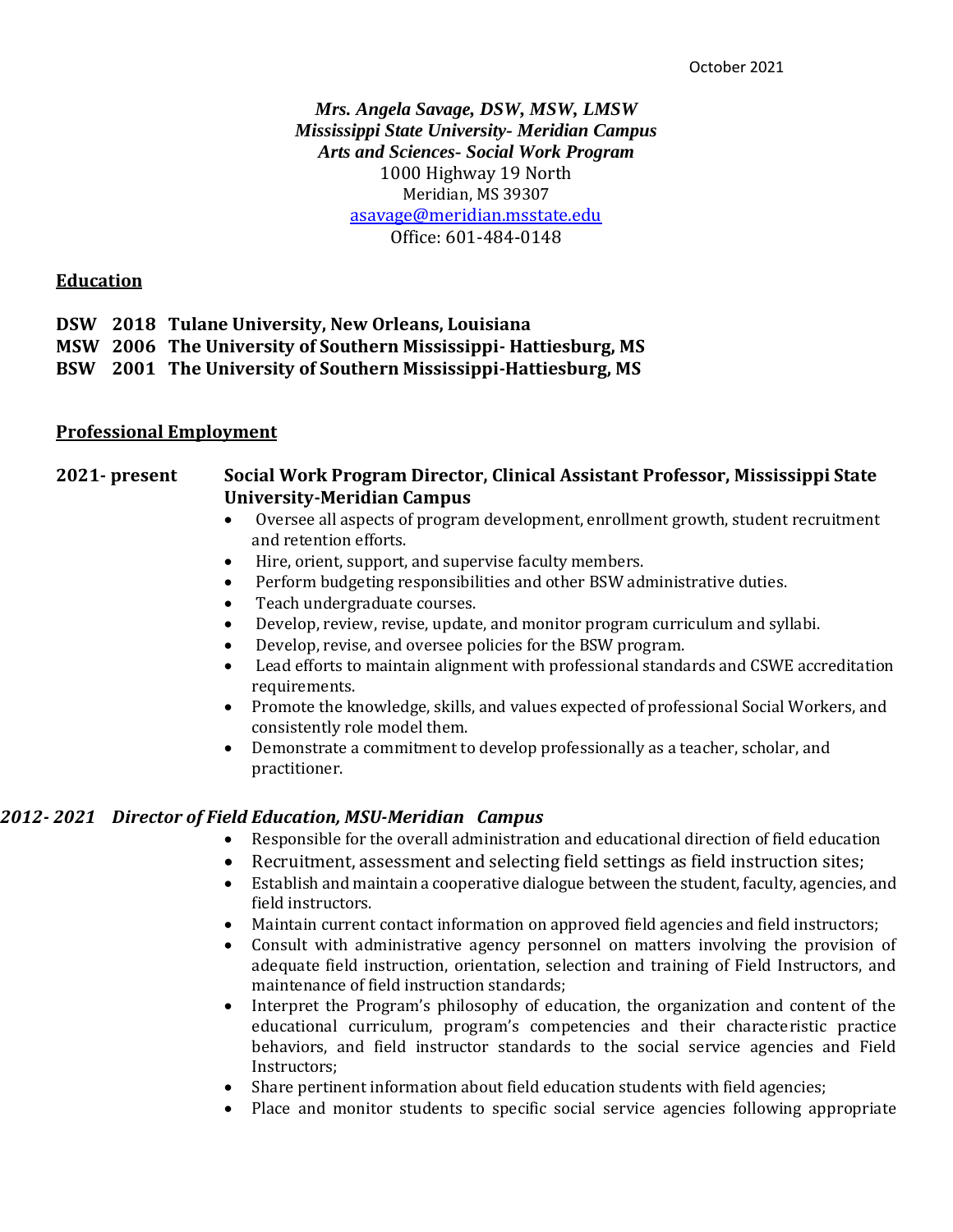|                | consultation with students, advisors, and Field Instructors; and<br>Plan and provide orientation, training, and other staff development experiences for field<br>education settings and field instructors that focus on the practice behaviors that<br>operationalize the program's competencies.                                                         |
|----------------|-----------------------------------------------------------------------------------------------------------------------------------------------------------------------------------------------------------------------------------------------------------------------------------------------------------------------------------------------------------|
| 2007-2012      | Social Work Supervisor-South Mississippi State Hospital-Purvis, MS<br>Supervise caseload of mentally ill adults in an inpatient acute hospital<br>setting.                                                                                                                                                                                                |
|                | Establish discharge planning and referrals to community agencies.<br>$\bullet$<br>Complete psychosocial assessments and family intakes.                                                                                                                                                                                                                   |
|                | $\bullet$<br>Orient new employees about social service duties and documentation.                                                                                                                                                                                                                                                                          |
|                | Educate social work students on the role of a social worker in the mental<br>health profession.                                                                                                                                                                                                                                                           |
| 2005-2007      | Volunteer Coordinator - The University of Southern Mississippi-Hattiesburg, MS<br>Recruited, oriented, and supervised interdisciplinary student and community<br>$\bullet$<br>volunteers on agency policies and procedures.                                                                                                                               |
|                | Organized, planned and facilitated group and agency and volunteer special                                                                                                                                                                                                                                                                                 |
|                | events.<br>Maintained volunteer files, records, reports, and database, including tracking<br>volunteer hours.                                                                                                                                                                                                                                             |
|                | Coordinated scheduling, payroll and facilitate weekly staff meetings.<br>Distributed weekly volunteer newsletters of upcoming events and programs.<br>Acted as site liaison for volunteer students and university instructors.                                                                                                                            |
| 2004-2005      | Social Work Institutional- Ellisville State School- Ellisville, MS                                                                                                                                                                                                                                                                                        |
|                | Conducted client assessments to determine needs and areas of assistance.<br>$\bullet$                                                                                                                                                                                                                                                                     |
|                | Maintained client caseload and overseer of financial account.<br>$\bullet$                                                                                                                                                                                                                                                                                |
|                | Worked with interdisciplinary team to address and determine client needs.<br>$\bullet$<br>Facilitated individual and group sessions for social and behavioral<br>programming.                                                                                                                                                                             |
|                | Coordinated social events and outings.                                                                                                                                                                                                                                                                                                                    |
| 2002-2004      | Social Work Institutional- North Mississippi State Hospital- Tupelo, MS<br>Conducted psychosocial assessments and discharge planning.<br>$\bullet$<br>Assisted patients with applications for state, federal and local services.<br>$\bullet$<br>Co-facilitated individual and group educational sessions.<br>Made referrals to local community agencies. |
| <b>Courses</b> |                                                                                                                                                                                                                                                                                                                                                           |
|                | Social Work Services in Schools                                                                                                                                                                                                                                                                                                                           |
|                | Social Work Practice I                                                                                                                                                                                                                                                                                                                                    |
|                | Social Work Practice II<br>Social Work Practice III                                                                                                                                                                                                                                                                                                       |
|                | Senior Seminar                                                                                                                                                                                                                                                                                                                                            |
|                | Social Work Field Practicum                                                                                                                                                                                                                                                                                                                               |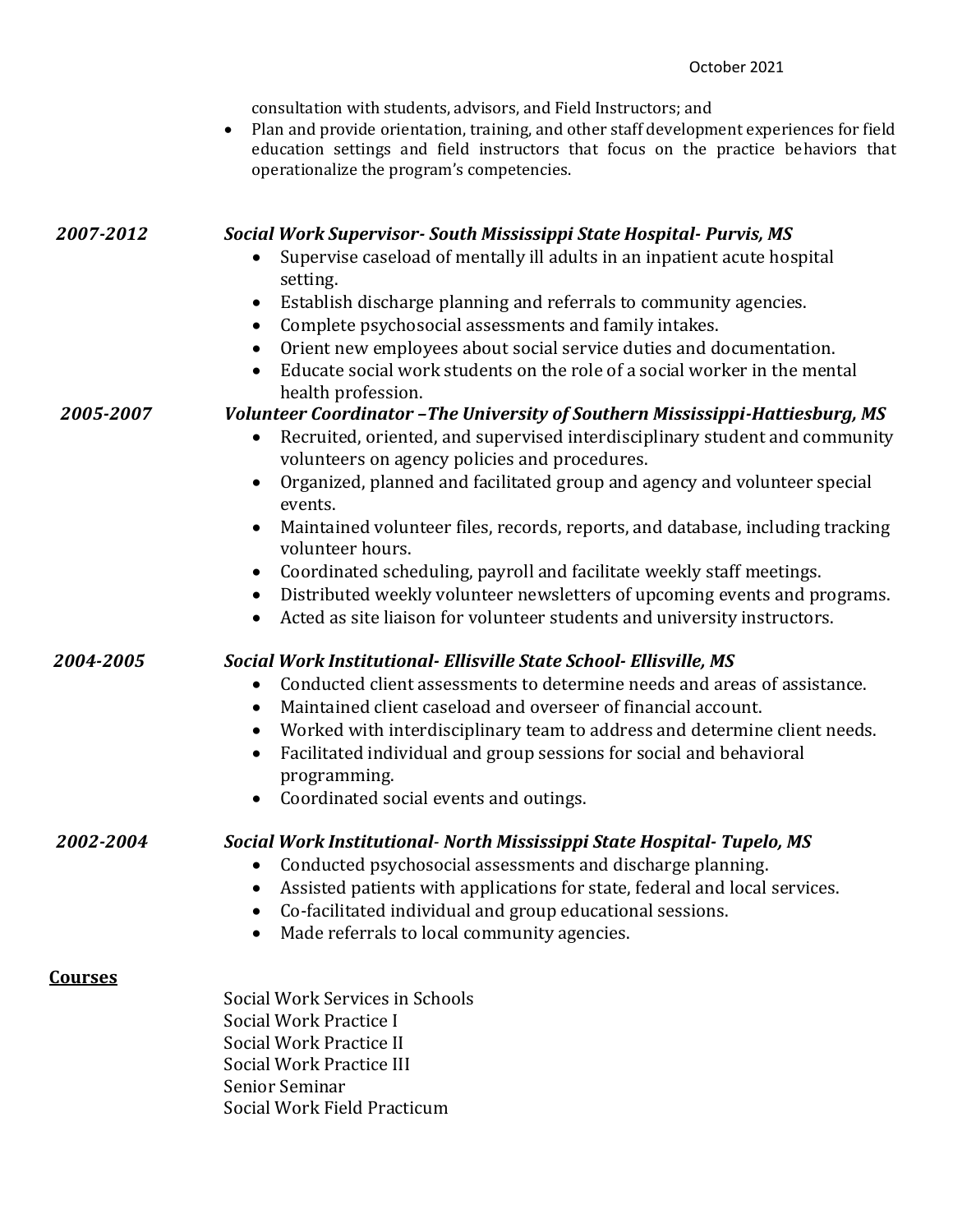Social Work Field Seminar Introduction to Research Methods Social Issues with Vulnerable Populations

### **Publications/ Research/ Grants**

Swindell, M., Thompson, R., **Savage, A.** (2019) Research Basics for BSW College Students, Maitland, FL, Xulon Press.

Jackson, C., **Savage, A**., Donahue, J., Gaddis, A. (2018) *Making Sense of Poverty Through the Use of Simulative Learning*. Journal of Baccalaureate Social Work.

Mississippi State University Center for Community Engaged Learning Mini-Grant \$500.00 (2019-2020)- course SW 3533, Social Work in Communities and Organizations.

#### **Presentations & Conferences**

Savage, A. (2021) *Social Work Summit- Preparing for Practice and Guide to Grad School: Mississippi Social Work Licensing*, Belhaven University, Virtual Presenter

Savage, A. (2020) Social Work *Ethics and the Pandemic*, 26th Annual Care Lodge Conference on Interpersonal Violence, Meridian, MS

Savage, A. (2019) *Empowering our Passion for Change*. Social Work Retreat, Martha's Vineyard, Massachusetts.

Savage, A. (2019) *Preparing for the Licensure Part I*. Licensure Prep Workshop, Mississippi State University, Meridian, MS

Savage, A. (2019) *Preparing for the Licensure Part II.* Licensure Prep Workshop, Mississippi State University, Meridian MS

Savage, A. (2018) *The Good, The Bad & The Ugly*, Field Instructor Training, Mississippi State University, Meridian, MS

Savage, A. (2017) NASW Revised Code of Ethics: "What Field Instructors Need to Know." Field Education Training, Mississippi State University, Meridian, MS

Savage, A. (2017) *Gatekeeping: A Critical and Ethical Issue*. Alabama/Mississippi Social Work Education Conference, Delta State University, Cleveland, MS

Savage, A. (2017) *Recognizing and Integrating Research in Practice*. Field Education Training, Mississippi State University, Meridian, MS

Savage, A. (2017) *Addressing Ethical and Diversity in Practice and Social Media*. Field Education Training, Mississippi State University, Meridian, MS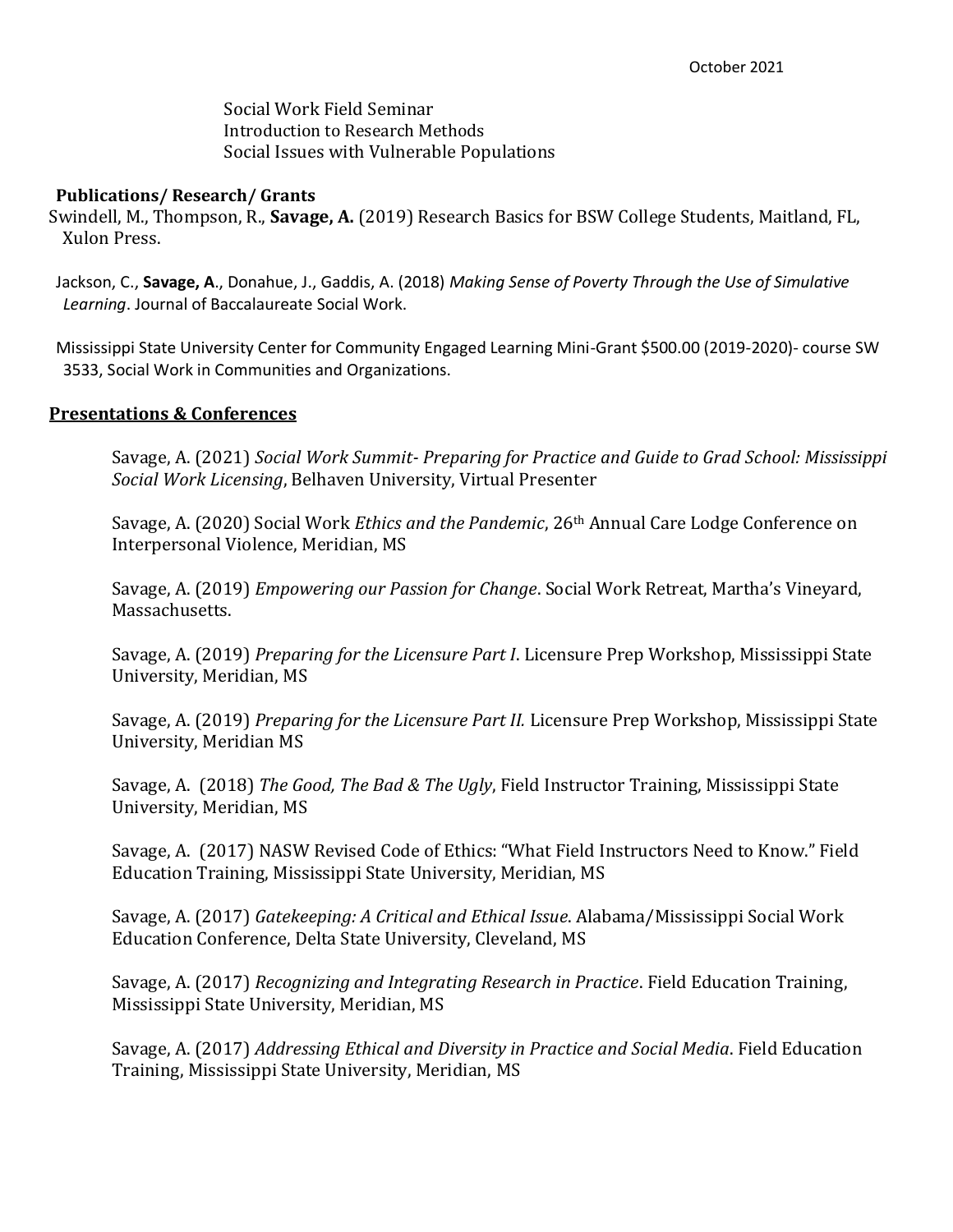Savage, A. (2016) Co-presenter *Gatekeeping: Who's Job Is It?* Alabama/Mississippi Social Work Education Conference, Phenix City, AL

Savage, A. (2016) *Diversity: What's the Big Deal?* East Mississippi Planning Development District Conference, Biloxi, MS

Savage, A. (2015) *Ethics and Social Media: Preparing Students for Practice,* Field Instructor Training, Mississippi State University, Meridian, MS

Savage, A. (2015) *Diversity in the Workplace,* East Mississippi Planning Development District Conference, Biloxi, MS

Savage, A. (2015) Co-Presenter *Bent but Not Broken,* NASW MS Chapter Conference, Biloxi, MS

Savage, A. (2014) (Panel) *Sharing, Strategizing and Stepping Out*, AL/MS Social Work Education Conference, Tuskegee, AL

Savage, A. (2014) *Back to Basics: Core Social Work Values: The Building Blocks of Practice*, Mississippi Conference on Social Welfare, Philadelphia, MS

Savage, A. (2014) (Poster) *Back to Basics: Core Social Work Values: The Building Blocks of Practice*, NASW National Conference, Washington, DC

Savage, A. (2014) *Back to Basics: Core Social Work Values: The Building Blocks of Practice,* MS NASW Annual Conference, Biloxi, MS

Savage, A. (2013) *Understanding and Applying the CSWE EPAS and Core Competencies for Field Directors and Coordinators,* AL/MS Annual Conference, Natchez, MS

Savage, A. (2013) *Back to Basics: Core Social Work Values*, Delta NASW Program Unit, Cleveland, MS

Savage, A. (2011) *Mental Health Awareness*, Hattiesburg Convention Center, Pearl River Valley Opportunity Training, Hattiesburg, MS

Savage, A. (2011) *Providing Resources for the Mentally Ill*, Pearl River Valley Opportunity Workshop, Columbia, MS

Savage, A. (2011) *Advocating for the Mentally Ill in an Acute Care Setting*, Hattiesburg Multi-Purpose Center, Hattiesburg, MS.

Savage, A. (2010) *Field Placement in Mental Health*-The University of Southern Mississippi, MSW /BSW students

Savage, A. (2009) *Social Work Practice in Mental Health*- The University of Southern Mississippi, BSW, MSW students